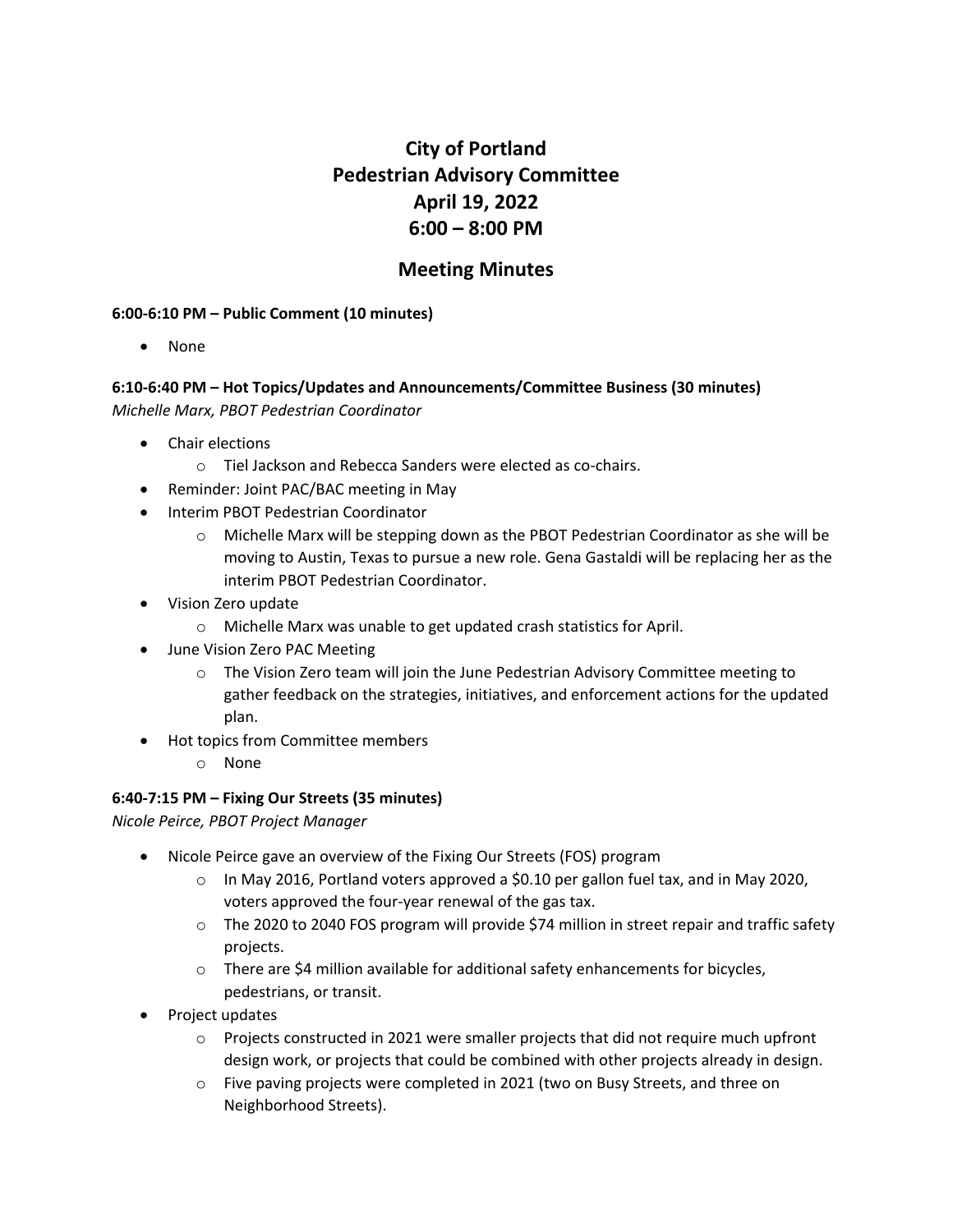- $\circ$  The North Ida Avenue (from Lombard to Smith) paving project will finish this year.
	- Safety enhancement funds were used to fill in a short segment of sidewalk at Sky Street. High visibility crosswalks and lighting were added. Firetruck-friendly speed bumps were added.
- o The NE 138th Place (from Halsey to Sacramento) project also filled in a short stretch of missing sidewalk and added a high visibility crosswalk with a paint and post curb extension and lighting.
- $\circ$  The SE 162<sup>nd</sup> (from Powell to Division) project already had another safety project in the works, so FOS work was added to the existing project. That project was slated to construct three crossings but did not have funding for lighting. Safety enhancement funds were used to fund the lighting. Construction should start this summer.
- $\circ$  The five signal and beacon projects will not be constructed this year, but some may be constructed in 2023.
- $\circ$  In 2022, only one sidewalk project, SE Mill Street (from 135<sup>th</sup> to 139<sup>th</sup>) will be constructed.
- o Safe Routes to School projects for Centennial, Reynolds, David Douglas, and Parkrose will not be constructed by 2023 or 2024. Public schools have a long list of smaller projects that will be delivered.
- o Lighting projects are focused on busy arterials. In 2022, lighting will be added to both sides of NE Glisan (from 102<sup>nd</sup> to 162<sup>nd</sup>).
- o Neighborhood greenway projects will be constructed in 2023 or 2024. Design has been delayed due to staffing issues.
- $\circ$  FOS will help fund some Northwest in Motion and Southwest in Motion projects. In 2021, two Northwest in Motion crossings projects with paint and post curb extensions were completed.
- $\circ$  Basic safety improvement projects include speed bumps and signal modifications. Traffic calming, mostly speed bumps, will be added to eight existing greenways.
- Discussion
	- $\circ$  Will electric vehicles reduce the FOS budget at all? PBOT is looking for different funding sources for the future, but through the 2024 cycle, that consideration is already built into the financing models. The pandemic may make the expected funding fall \$500,000 short.
	- o Are the cutouts in speed bums for emergency vehicles or bikes? Cutouts are for emergency vehicles and not for bikes. They are only on secondary response routes (primary response routes are not allowed to have speed bumps at all).
	- o Why are there no greenway projects in 2022? Resource and staffing issue. Everything on the list will hopefully be completed by 2024.
	- $\circ$  The pavement on Division (from 82<sup>nd</sup> to 205) is in poor condition.
	- $\circ$  One member would like for PBOT to look at the school crossing on 25<sup>th</sup> to Beaverton Hillsdale. Cars do not stop for the children needing to cross the street and crossing guards have almost gotten hit. Nicole Peirce recommended this member go to report the concern to PBOT directly with detailed information and possible solutions.
	- $\circ$  One member expressed confusion about the Safe Routes to School projects planned near King Elementary School and whether the projects on the list have been completed.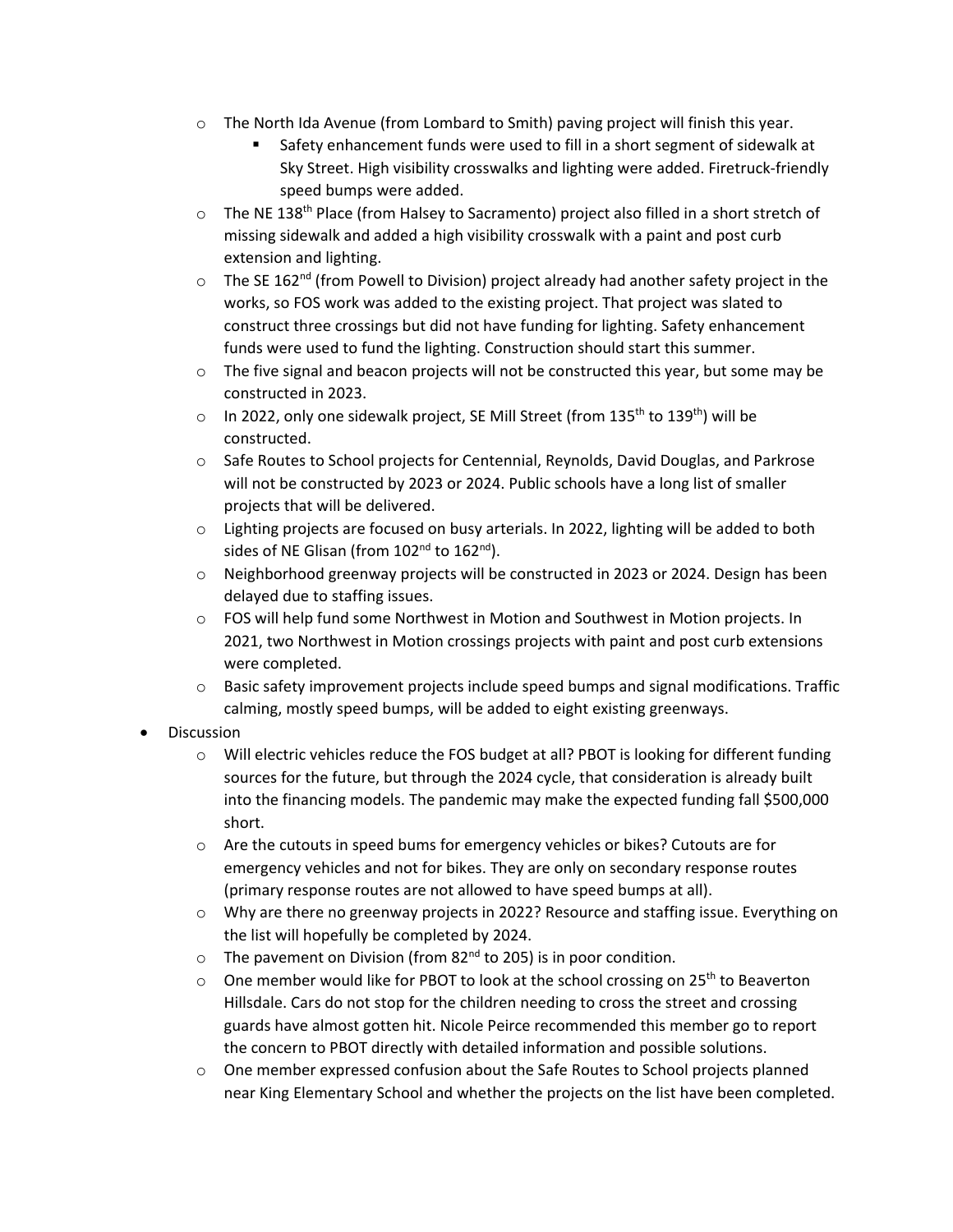Nicole Peirce said one project near the school will grind out the center lane and add parking to slow traffic down.

- $\circ$  Are there paving projects scheduled for 122<sup>nd</sup>? Yes, there will be a road diet from five to three lanes, and bike lanes, lighting, median islands, and crossings will be added from Stark to Powell.
- $\circ$  How are projects prioritized? Nicole Peirce said she can follow up with Mark Lear to ask about how the funding is divided and the rationale behind those decisions.
- o The Safe Routes to School project at Schafer Street is in design but has not been completed. Michelle Marx will help the new chairs map out future agenda items, which will include conversations with the Safe Routes to School team at the request of one of the committee members to discuss how projects are prioritized.
- $\circ$  PBOT may move away from paint and post curb extensions because of maintenance issues, but there was discussion on what else could be used as temporary curb extensions. One member suggested using steel poles or planters for curb extensions, which will be discussed with the city traffic engineer. Another member shared that 2-3 inch high and 2-3-inch-wide cement curbing with posts on top have been effective curb extensions.

### **7:15-7:50 – 2040 Freight (35 minutes)**

#### *Francesca Jones, PBOT Transportation Planner*

- Project manager, Francesca Jones, provided an overview of the 2040 Freight Plan. The team is hoping to bring the plan to City Council later this year. She asked the committee for their feedback about which goal areas are the most important for the plan and why – especially from the perspective of pedestrians and freight. The topic areas were Resilience, Safety, Mobility, Access, Economic vitality, Racial equity, Environment, and Maintenance.
- **Discussion** 
	- o What scope does the City or PBOT have to encourage the development of more electric vehicle freight as opposed to fossil fuel freight within the city? One member recognized that the City may not have much say since the freight community is largely private. Francesca Jones feels hopeful about the future of electric freight in Portland. She added that the State has more jurisdiction over freight and that the City can share their wants and desires.
	- o Freight driving over newly paved roads can cause some damage.
	- o With the large increase in e-commerce, there is incentive for delivery drivers to drive faster. The pay for delivery drivers may be directly impacted by how quickly they deliver things. Has the City discussed any policies that would ensure that these drivers drive more safely, especially on neighborhood roads? PBOT will look into speeds of delivery trucks. Similarly, a couple members shared that they have gotten in trouble with private companies for obeying the law if it kept them from completing their jobs efficiently. Companies need to be penalized or held accountable for having requirements that require unsafe behavior. For instance, the freight company should be responsible for paying speeding tickets, but this may not be enough to discourage unsafe driving. A safe systems approach should be adopted.